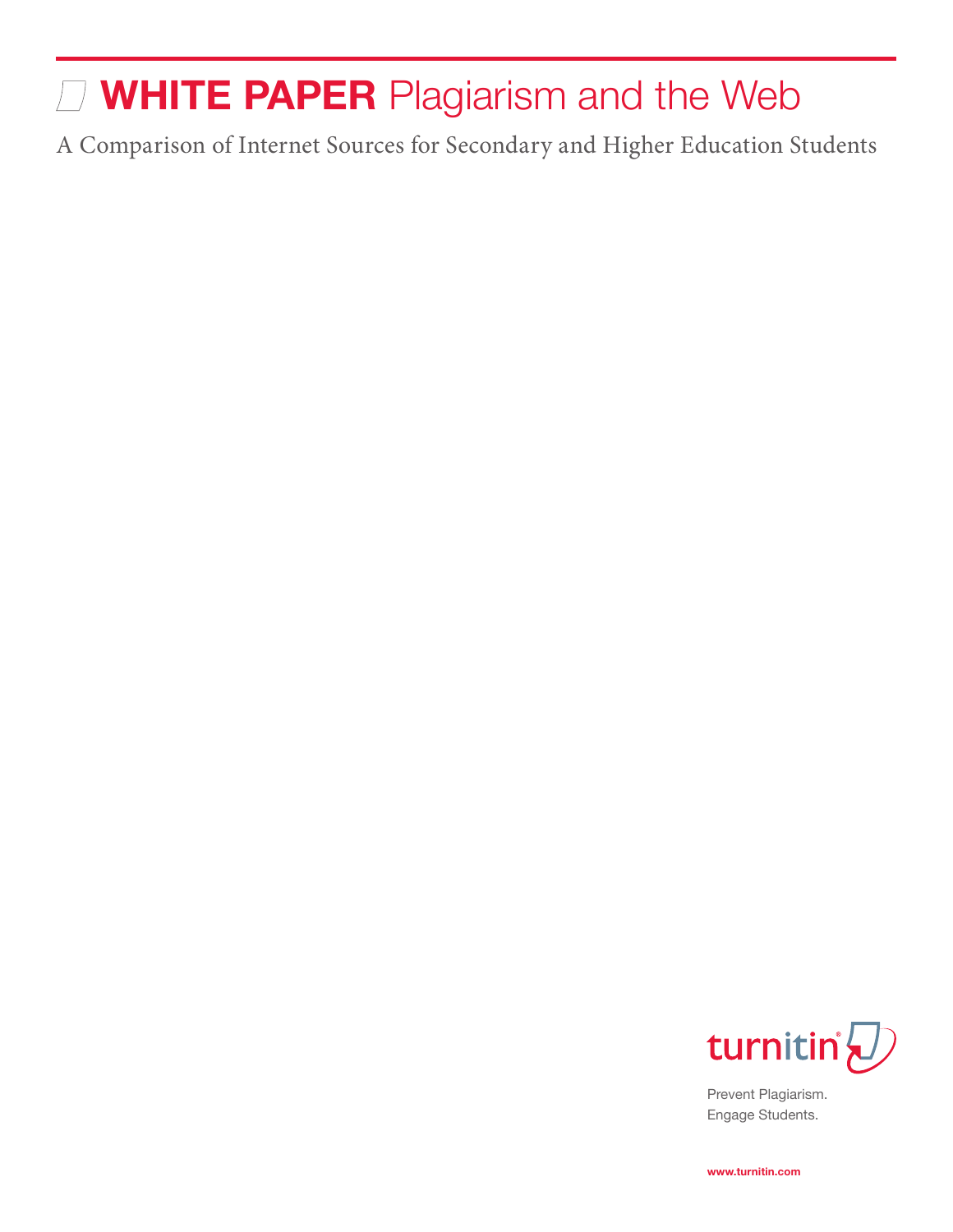### **Table of Contents**

| 4.0 The Most Popular Web Sources for Secondary and Higher Ed Students  6 |  |
|--------------------------------------------------------------------------|--|
|                                                                          |  |
|                                                                          |  |
|                                                                          |  |
|                                                                          |  |

|--|--|--|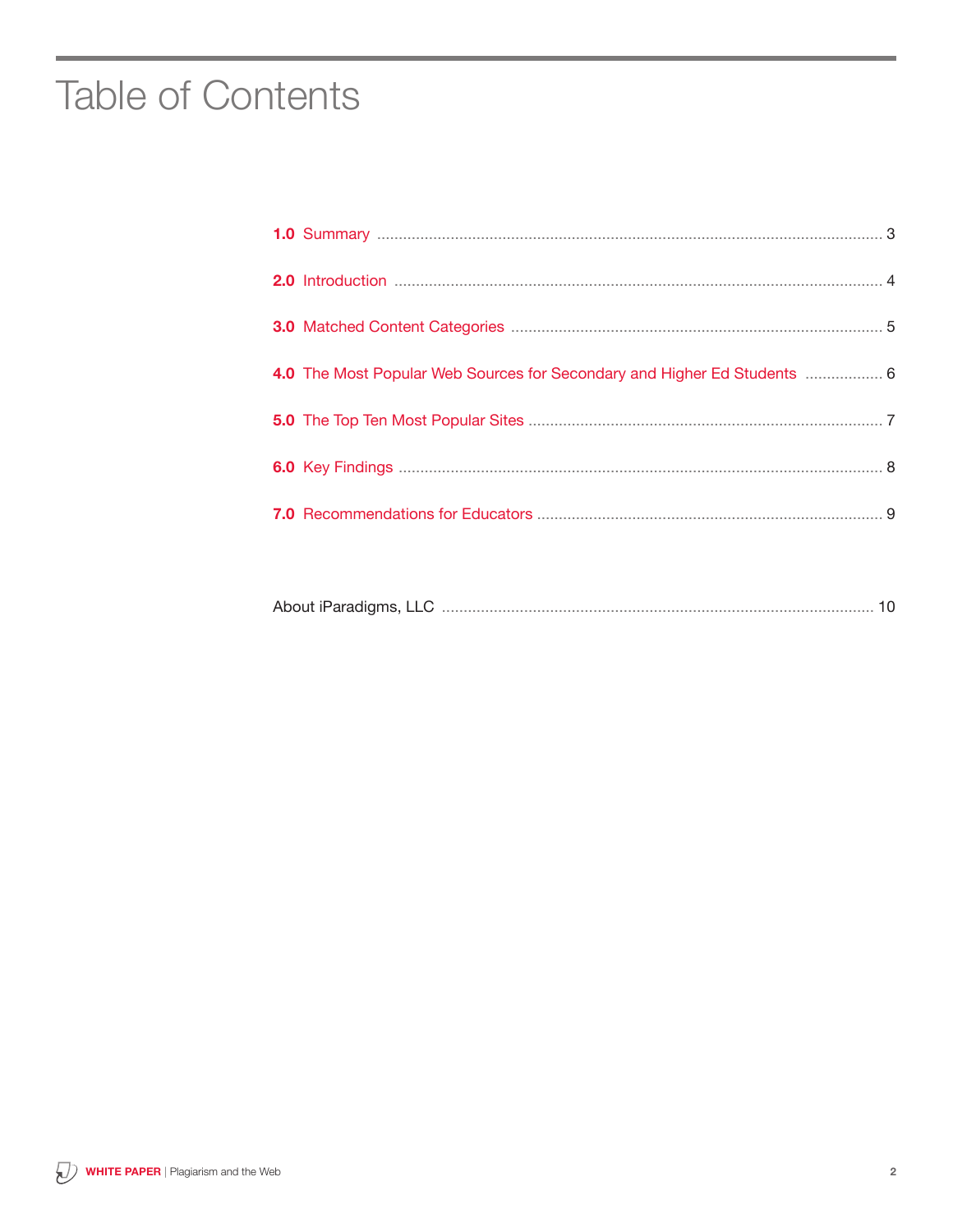# **1.0** Summary

This Turnitin study offers a look into the web sources and writing practices of secondary and higher education students in the United States. It is based on the analysis of 128 million content matches from 33 million papers (24 million from higher education and nine million from secondary) over a one-year period.

Key findings include:

- **Secondary students rely more on social networking and content-sharing sites** Social and content sharing sites remain the most popular category for both groups of students, though secondary students show an even greater reliance on these sources. Based on the data, it seems younger students have a more difficult time judging which sources are appropriate to use in written work.
- **Higher education students rely more on paper mills and cheat sites**

Higher education students rely more on paper mills and cheat sites than secondary students. This may reflect the fact that college students, independent for the first time, struggle to manage their time amid an increased academic workload.

**• Wikipedia is the most popular site for both groups**

Not surprisingly, Wikipedia reigns supreme for both secondary and higher education students with the latter showing the greatest reliance.

**• Eight sites appear among the top ten most popular web sources for both secondary and higher education students**

Despite their differences, the two groups rely on a number of the same sources for written work. Eight of the ten top sites appear as the most popular sources for both groups of students.

**• Educators should develop specific strategies to address plagiarism**

Creating plagiarism-proof assignments, dedicating lessons to proper sourcing and citation, and using originality checking tools in a formative manner can help educate students on originality and citation while avoiding costly and painful misconduct cases.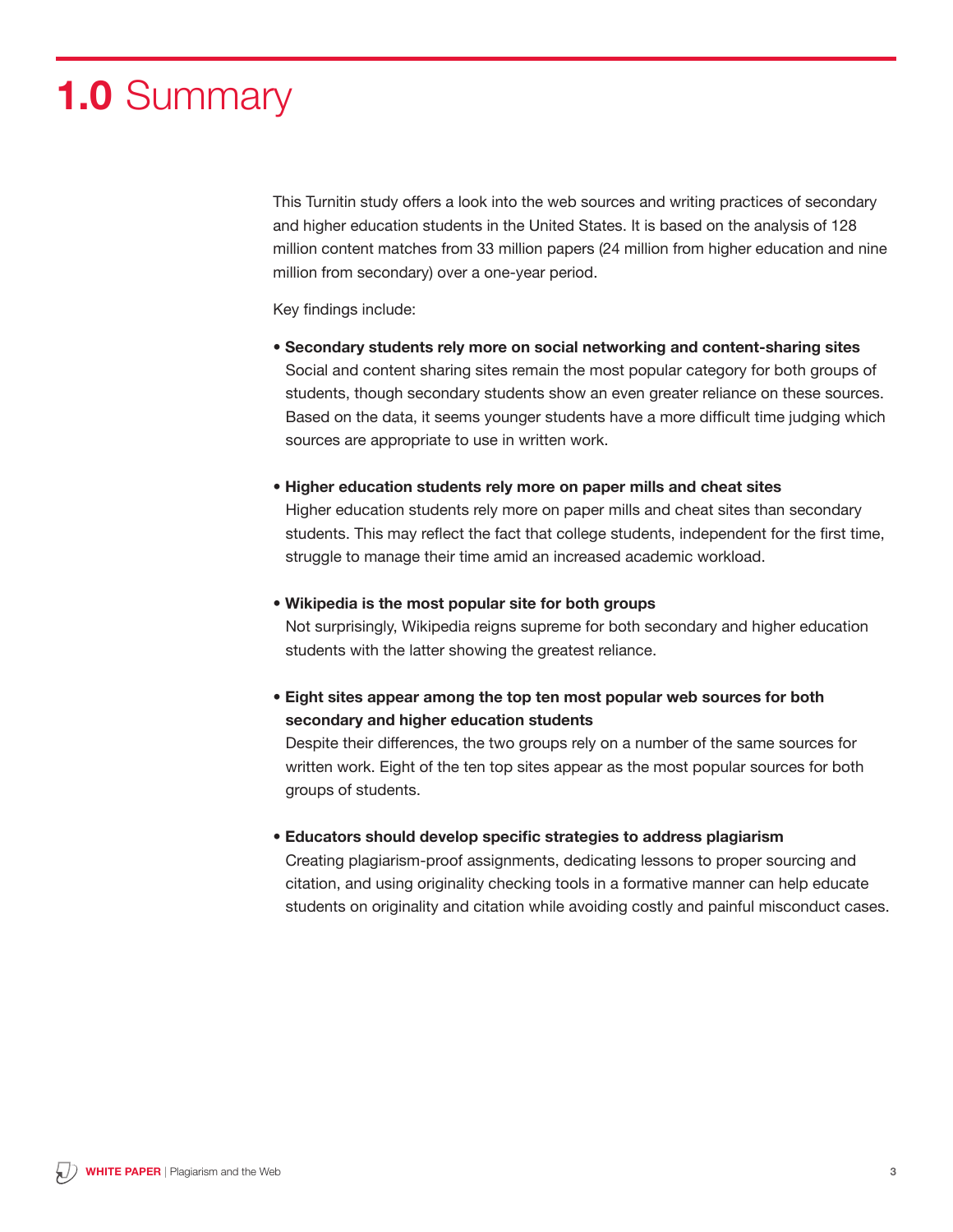# **2.0** Introduction

If there was any doubt that plagiarism is a growing issue in this digital age it was laid to rest in a recent authoritative survey from the Pew Research Center. The survey asked 1,055 presidents of two- and four-year colleges and universities whether the problem of plagiarism has increased, decreased or stayed the same over the last 10 years. Only two percent of respondents said the problem of plagiarism has decreased while 55 percent said it has increased. Of those who believed the problem of plagiarism has increased, 89 percent believed computers and the Internet played a major role.

| According to a recent Pew Center survey of College |
|----------------------------------------------------|
| Presidents, plagiarism is a growing problem.       |

**2011 Source: Pew Research Center**



**Increased** 

**Not Changed** 

55%

This study is the second in a series that examines the web sources that students rely on for content in their written work. The intent is to give educators greater knowledge about student sources and how to best engage and educate students about correct sourcing, citation, and attribution.

The first study, published in April 2011, found that the highest number of matches between student writing and the Turnitin Web database was from social and content sharing sites. The study also found that students relied more on legitimate educational sites (25 percent) than paper mill and cheat sites (14.8 percent).

The study provoked a good deal of discussion in the media, as well as academic and educational technology circles. Educators repeatedly requested a breakdown of student sources showing the differences between secondary and higher education students.

This study compares the web sources that secondary and higher education students use in writing assignments. By comparing the two groups, we can better understand the challenges facing educators in high schools and universities and craft more effective solutions for combating a growing problem.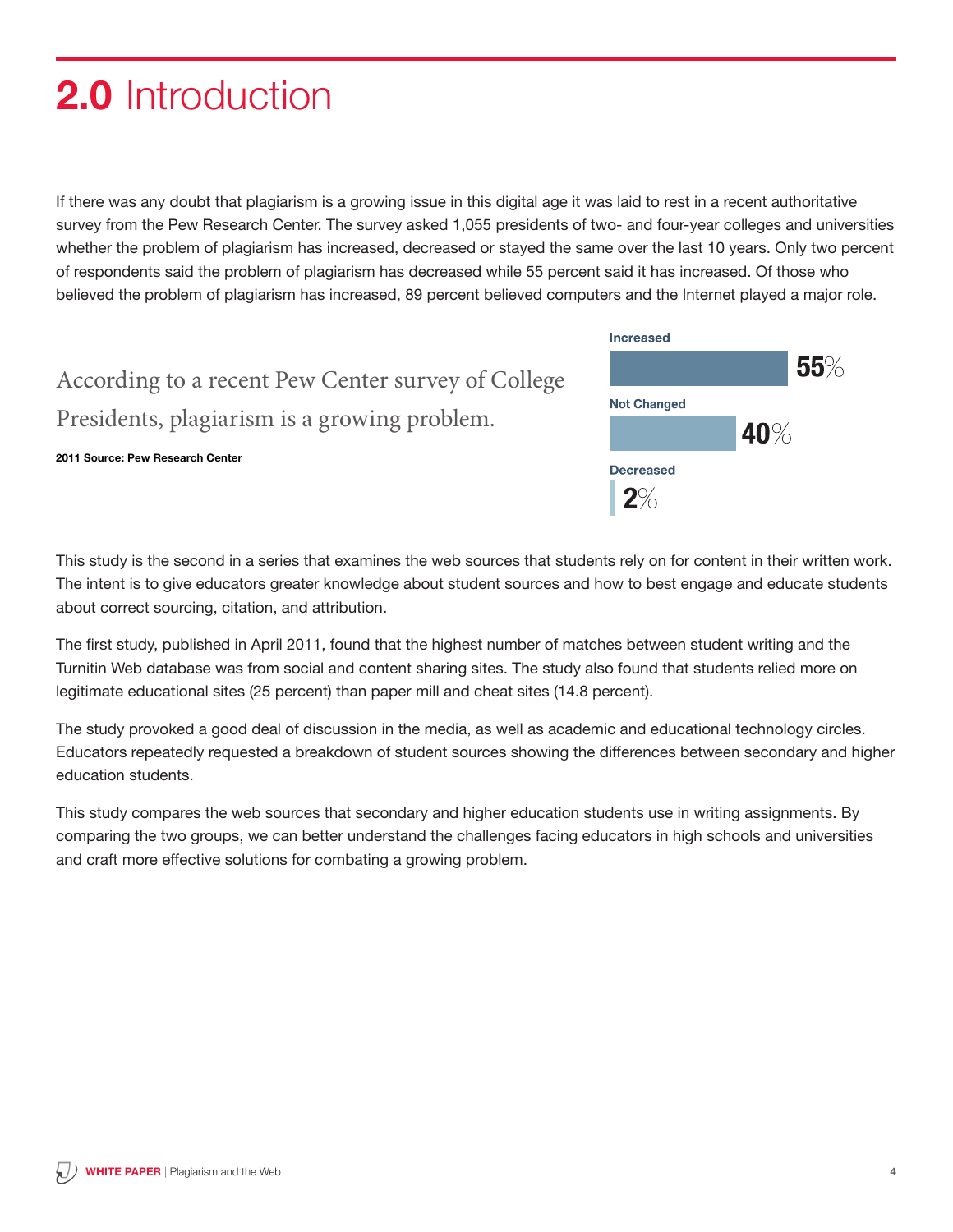## **3.0** Matched Content Categories

For the purposes of this study, Turnitin classified each site that appeared in a matched content report into one of the following categories.

### **Social Networking and Content Sharing**

These sites rely on a user-generated content model. The sites include social networking sites such as Facebook and MySpace, content sharing sites such as Scribd and SlideShare, and Question & Answer sites such as Yahoo! Answers and Answers.com.

### **Homework & Academic**

The next category consists of academic, educational and homework help sites that offer legitimate educational content. Sites such as nih.gov, medlibrary.org, coursehero.com and bookrags.com are included in this category.

### **News and Portals**

This category includes web sites that use a traditional publisher model such as The New York Times or Huffington Post.

#### **Paper Mills and Cheat Sites**

This category of sites share or sell papers. Sites include oppapers.com and studentoffortune.com.

#### **Encyclopedias**

Wikipedia, Brittanica.com and Encyclopedia.com are three of the most popular sites in this category.

#### **OTHER**

The "Other" category contains shopping sites such as Amazon.com as well as other sites that do not fall into any of the categories described above.

#### **About This Study**

This report is based on 128 million content matches from 33 million papers that were submitted to Turnitin.com between June 2010 and June 2011. Nine million papers were from secondary students. Twenty-four million came from higher education students.

This report uses the same classification methodology as the previous report in this series. For this study we discovered a few sites that were classified incorrectly in the original study because they were actually "mirrors" of Wikipedia; meaning a personal blog that appeared to be a very popular site for student research was classified under "Social and Content Sharing" when it was, in fact, reproducing the contents of Wikipedia.

In this report, the site was categorized in the "Encyclopedia" section and removed from "Social and Content Sharing." This correction changes the earlier findings by roughly a percentage point but does not alter the analysis in a meaningful way.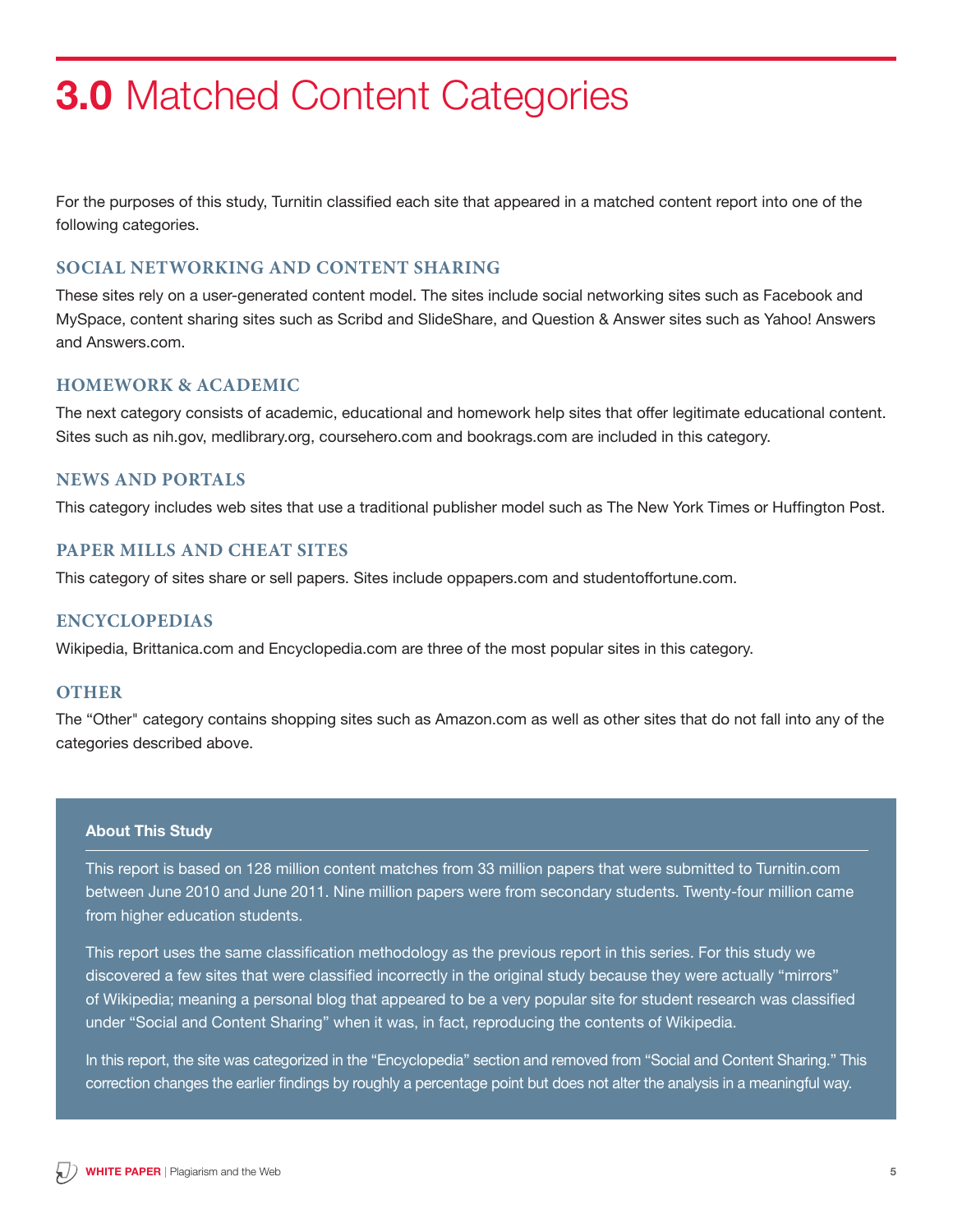# **4.0** The Most Popular Web Sources for Secondary and Higher Ed Students

The graphics below show a high-level view of the most popular categories of matched content in secondary and higher education papers.



The largest discrepancy between secondary and higher education students is in the categories of social and content sharing web sites, which are more popular among secondary students; cheat sites and paper mills which are more popular among college students; and the "other" category which includes sites such as Amazon.com. Secondary and higher education students' reliance on encyclopedias and news sites is virtually identical.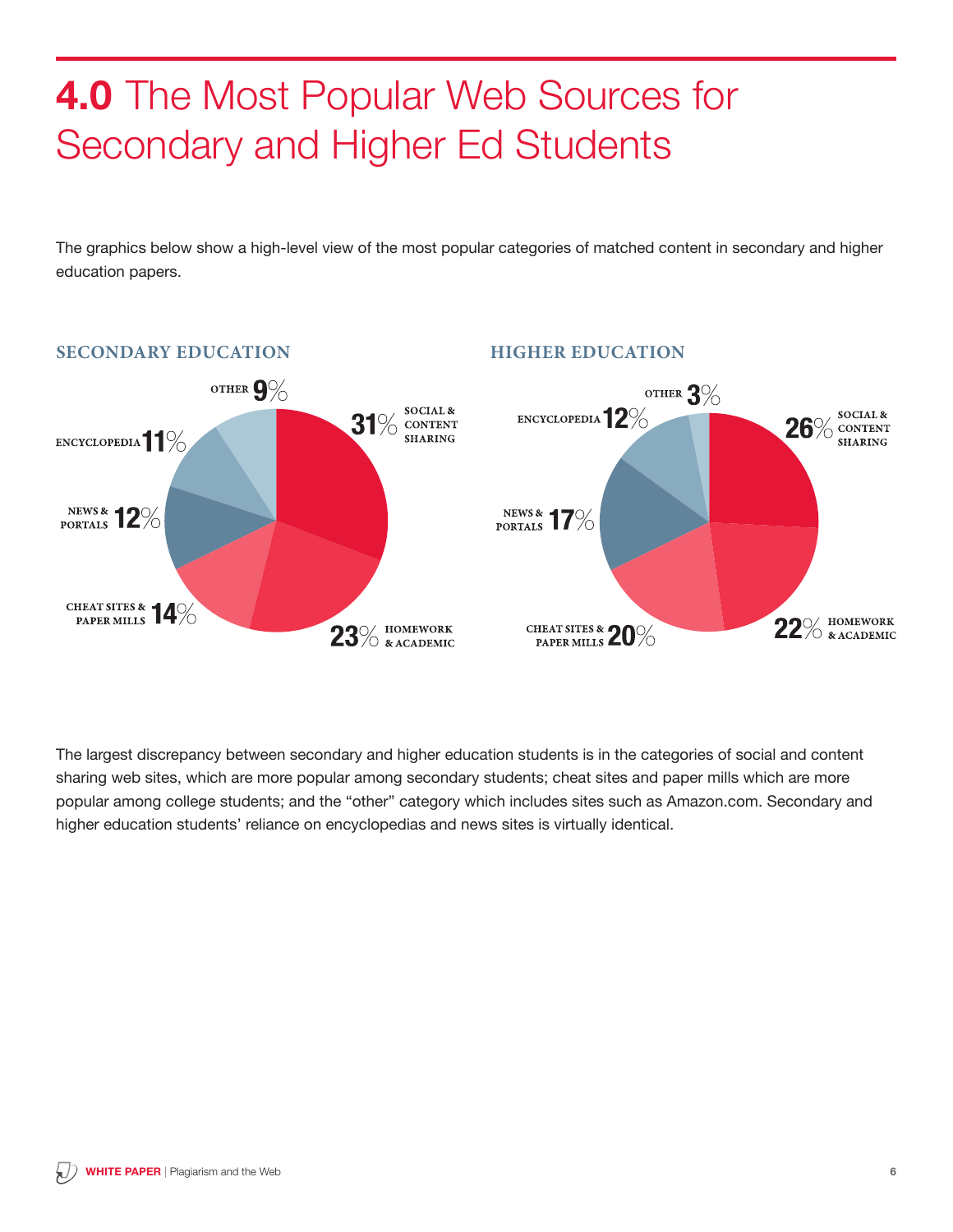# **5.0** The Top Ten Most Popular Sites

While in different order, eight of the ten sites appear on the top ten lists of both secondary and higher education. The bolded sites below appear on only one of the two lists. Wikipedia is the most popular single source for both secondary and higher education students.

|     | <b>Secondary</b>  |       | <b>Higher Education</b> |        |
|-----|-------------------|-------|-------------------------|--------|
| 1)  | Wikipedia         | 7.99% | Wikipedia               | 10.74% |
| 2)  | Yahoo! Answers    | 7.55% | Yahoo! Answers          | 3.90%  |
| 3)  | Answers.com       | 3.37% | Slideshare              | 3.87%  |
| 4)  | eNotes            | 2.90% | Answers.com             | 3.57%  |
| 5)  | Slideshare        | 2.38% | Oppapers.com            | 3.11%  |
| 6)  | Scribd            | 2.38% | <b>Coursehero</b>       | 3.01%  |
| 7)  | Oppapers.com      | 1.93% | Scribd                  | 2.95%  |
| 8)  | Amazon            | 1.85% | Justanswer.com          | 1.60%  |
| 9)  | <b>Essaymania</b> | 1.83% | eNotes                  | 1.58%  |
| 10) | 123helpme.com     | 1.71% | Amazon                  | 1.21%  |

For secondary students, social and content sharing sites appear four times (Yahoo! Answers, Answers.com, SlideShare and Scribd). Three cheat sites appear in the top ten (Oppapers.com, Essaymania, 123helpme.com) as well as one academic site (eNotes), and one site categorized as other (Amazon).

For higher education students, five social sites appear (Yahoo! Answers, Answers.com, SlideShare, Scribd and Justanswer), two academic sites (Coursehero, eNotes) as well as one cheat site (Oppapers.com) and Amazon in the 'Other' category.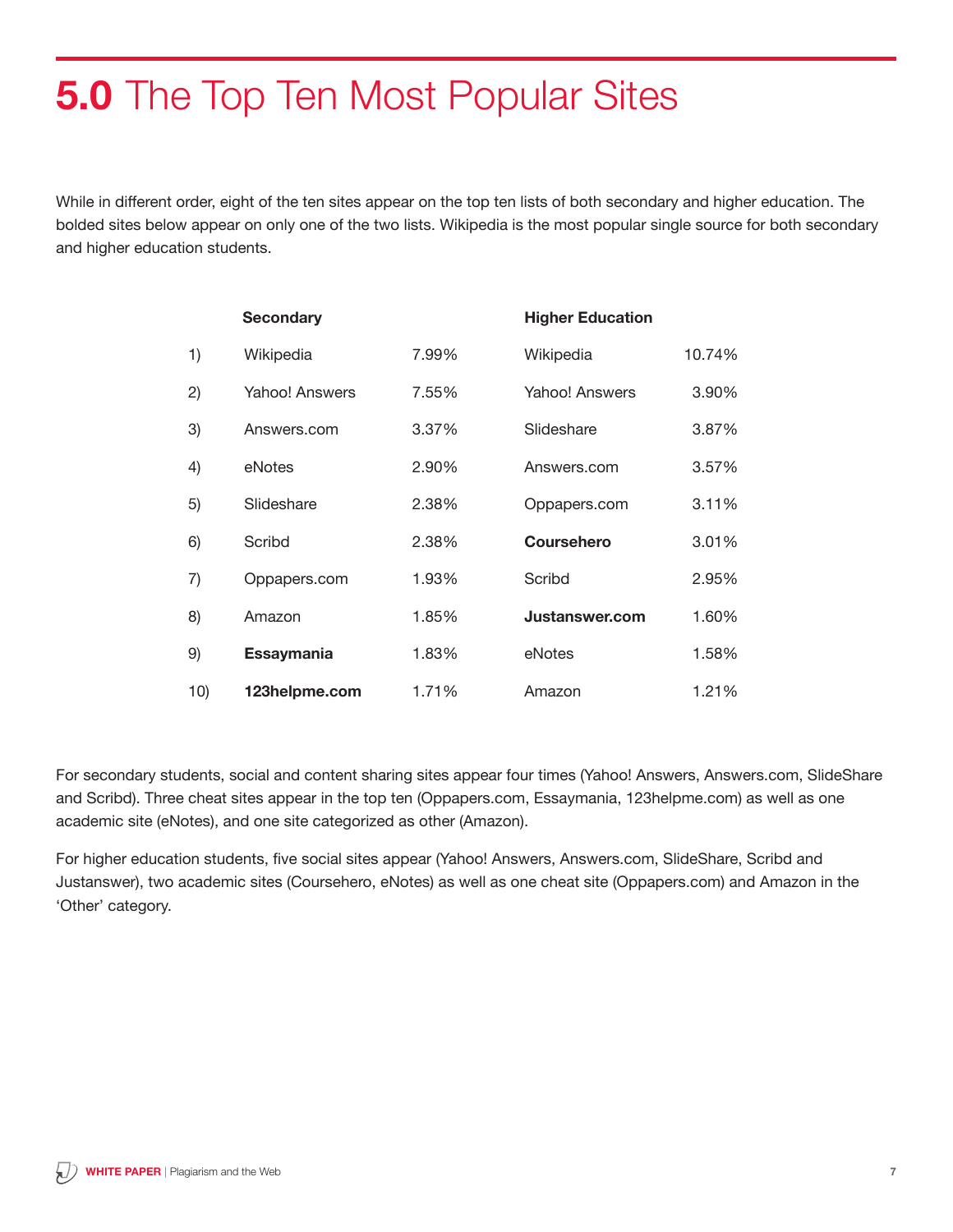# **6.0** Key Findings

Analyzing the results led to these conclusions about the state of plagiarism and research on the Web:

**• Secondary students rely more on social networking and content sharing sites** By a margin of five percent, secondary students rely more on social and content sharing sites. The most obvious conclusion to draw is that younger students do not have as sound an understanding of what constitutes a proper source for written work. Instead, they are sourcing material from familiar sites.

**• Higher education students rely more on paper mills and cheat sites**

Paper mills and cheat sites are more popular among higher education students by a margin of 5.5 percent. This may be due to the pressures students face in college. Independent for the first time, students must balance a heavy academic workload with other commitments, including social, work or extracurricular activities.

#### **• News and portals are most popular among higher education students**

Students in higher education showed a great dependence on news and portal sites for information in their writing. Possible explanations for this difference could be based on behavioral patterns of the age group, the nature of the assignment, deeper engagement in current events, or a better understanding of credible sources among higher education students.

#### **• Wikipedia reigns supreme, especially in higher education**

It is no surprise that Wikipedia is the leading source for matched content in both secondary and higher education. For higher education, Wikipedia appeared in three times as many matches as the second most matched source, Yahoo! Answers. In secondary, Yahoo! Answers nearly eclipsed Wikipedia in terms of popularity, once again demonstrating the popularity of content sharing sites among secondary students.

#### **• There are productive steps educators can take**

Educators in secondary and higher education can help improve research, citation and attribution in student writing by implementing the approaches outlined in the next section.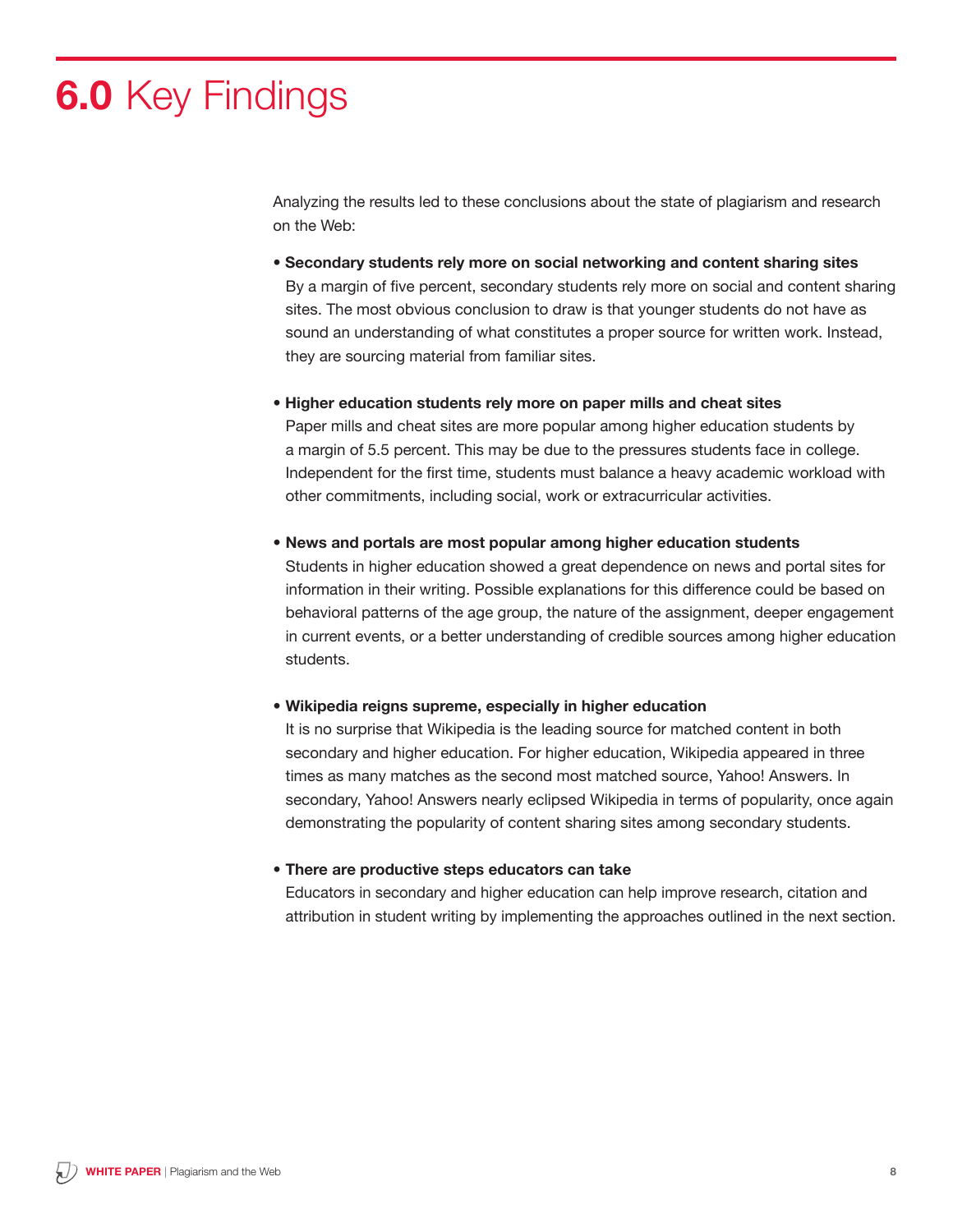### **7.0** Recommendations for Educators

Here are some steps educators can take to help students become better writers:

#### **1) Create Plagiarism-Proof Assignments**

When designing writing assignments, choose a topic that requires an individualized approach related to personal experience or current events. Assignments are more difficult to plagiarize when students are required to submit their work at different stages of the writing process: pre-writing, drafting, revising and reflecting. The multiple drafts should reflect a significant number of progressive revisions.

#### **2) Help Students Understand Proper Citation**

Instructors should do a quick in-class activity to reinforce the difference between paraphrase, summary, and quote. Talk about your expectations for incorporating outside sources—what is acceptable and unacceptable, and explain how students should cite them. Finally, explain what plagiarism is, why it is inappropriate, and what the potential consequences are for it.

#### **3) Use Originality Checking in a Formative Manner**

For educators using Turnitin, allowing students to view their OriginalityCheck reports for their drafts can help educate them about proper citation. Create an additional assignment that asks them to reflect and explain the Originality Report results in writing. Did they feel the report was accurate? Were there areas where they used too much unoriginal content? What will they do in their next revision to improve their paper and discover their own voice?

Finally, we encourage educators to share the information in this report with colleagues and students: https://turnitin.com/static/results/plagiarism\_report.php. Only by truly understanding the growing problem of plagiarism can we actually solve it.